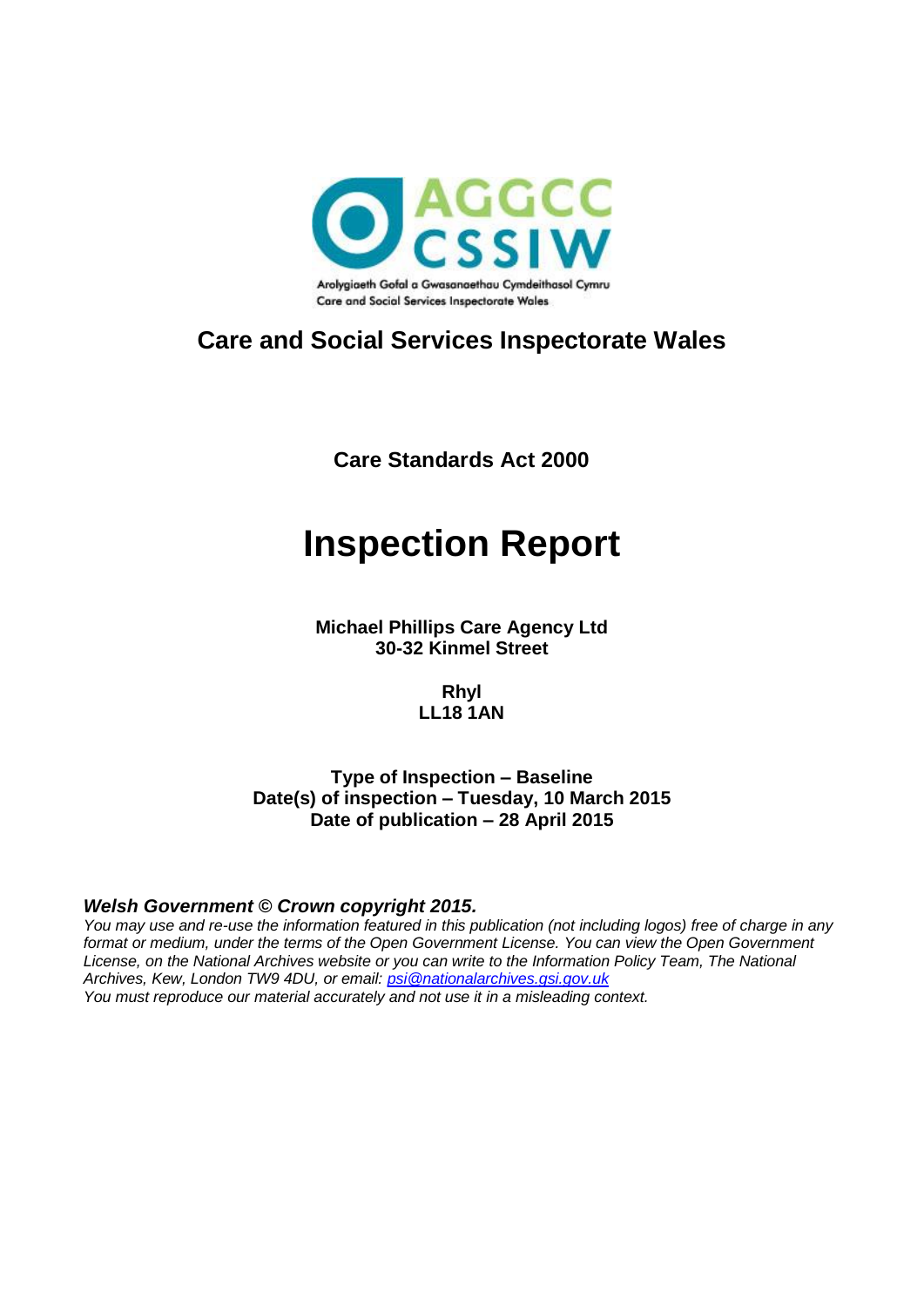#### **Summary**

#### **About the service**

The Michael Philips Care Agency Limited is registered to provide personal care to adults with physical disabilities, sensory loss/impairment, dementia, mental health needs, learning disabilities or substance dependency. The office is situated close to Rhyl town centre and to public transport links. Ms. Karen Hughes is the registered manager and Mr. Philip Osbiston the responsible individual acting on behalf of the company.

#### **What type of inspection was carried out?**

We (Care and Social Services Inspectorate Wales) carried out a baseline inspection at the agency's office on Tuesday 10th March 2015 between the hours of 10:00 and 14:40. On the day of the inspection we spoke with the manager and senior members of staff of the agency and examined documents and files of people using the service and staff. We also inspected information relating to the organisation and operation of the agency. The inspection focused on the quality of life of people using the service, the quality of staffing and the quality of leadership and management. Prior to the inspection we sent out ten questionnaires to people who use the service and seven were returned, ten to relatives of people using the service and two were returned and ten to carers working for the agency and five were returned.

#### **What does the service do well?**

The agency has good office systems in place to ensure the efficient running of the business.

Management continue to develop and measure the quality of the services provided. The agency has a well organised management structure in place.

#### **What has improved since the last inspection?**

There were no outstanding improvements needed or identified in the last inspection report.

#### **What needs to be done to improve the service?**

There were no issues of non-compliance to report.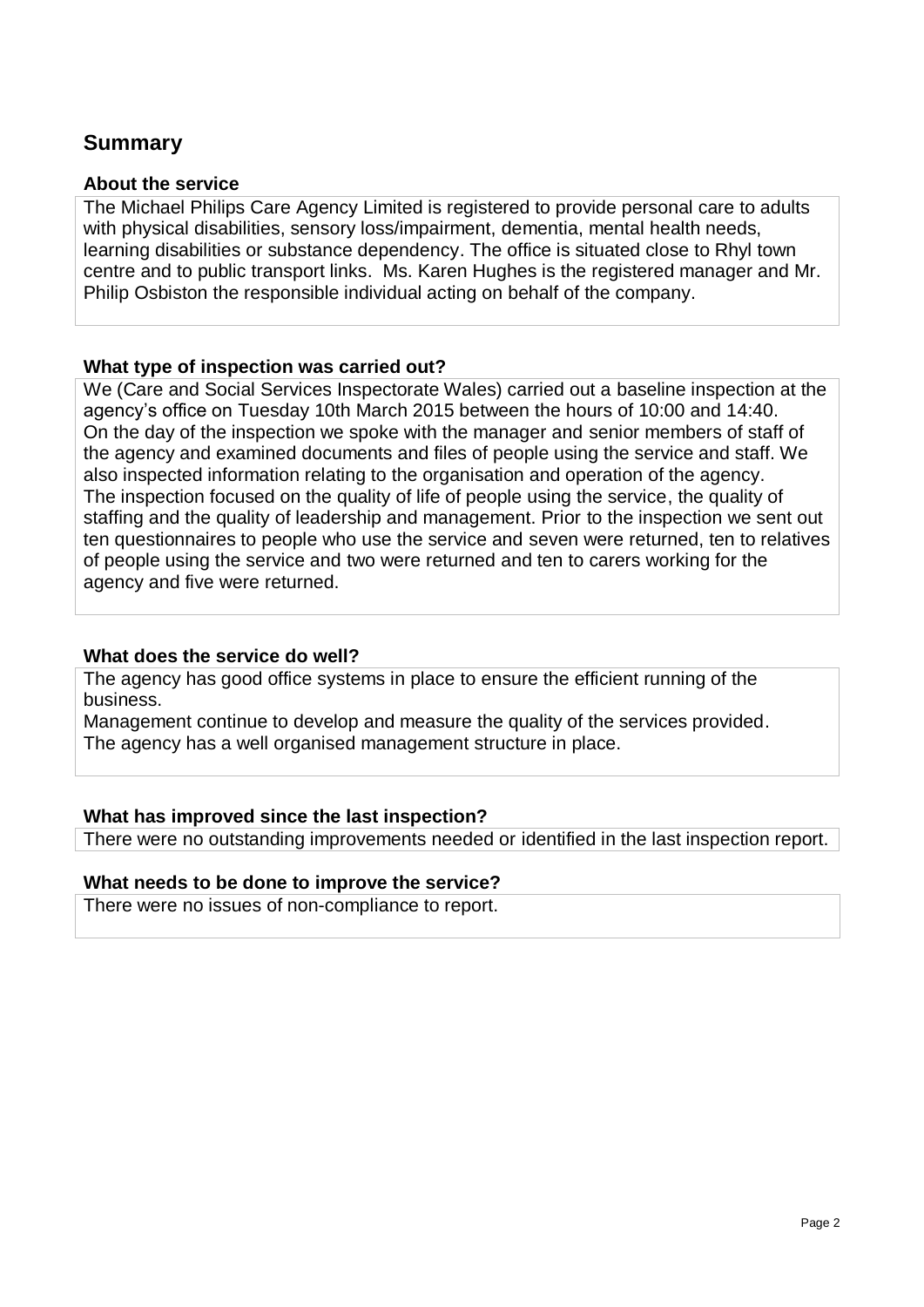### **Quality Of Life**

Overall, people told us that they were generally pleased with the service provided and many positive comments were shared with us. People told us that the service is reliable. One person told us that: 'I would recommend Michael Phillips without any hesitation. They have been the key in making my mums life very happy and providing a means to cope with a difficult situation.' While another person told us 'I have always found the office staff very helpful and co-operative and some of the carers are excellent….'

People are generally treated with dignity and respect. This is because people told us that they were very happy with the care they received. One person said that they felt the quality of the care they received from their normal carers was, "of the highest quality,' whilst another commented about an emergency situation which was handled in a very respectful manner, ensuring the dignity of the person was maintained. Dignity in Care is part of the ethos of the agency and we saw that management have issued a policy in respect of this to their staff. Carers are also offered training in respect of this and new staff receive training on Dignity in Care as part of their induction training.

People have choice and influence. This is because the agency listens to what the client wants and meets with them prior to commencing the service to ensure they are able to meet their needs. People told us that someone from the agency visited them at home to plan and discuss their needs and that they were able to specify what care they wanted to receive. Each person has a service delivery plan in place and we inspected three service delivery plans and saw that they were comprehensive, giving carers the information necessary to provide the care required. Risk assessments were also seen to be in place. The support provided is monitored and reviewed at regular intervals.

People experience appropriate, responsive care from staff who have an up to date understanding of their individual needs and preferences. This is because the agency employs care workers who are competent, experienced and trained. Carers told us that before they work with an individual or work with someone whose needs have changed following a hospital stay, they are given detailed instructions from their team leader about what is required at the call and also the care plan is made available to them to read. If needed specific training will be provided in order to meet the particular needs of the person being cared for.

People told us that the quality of care received was good and several people told us it was excellent.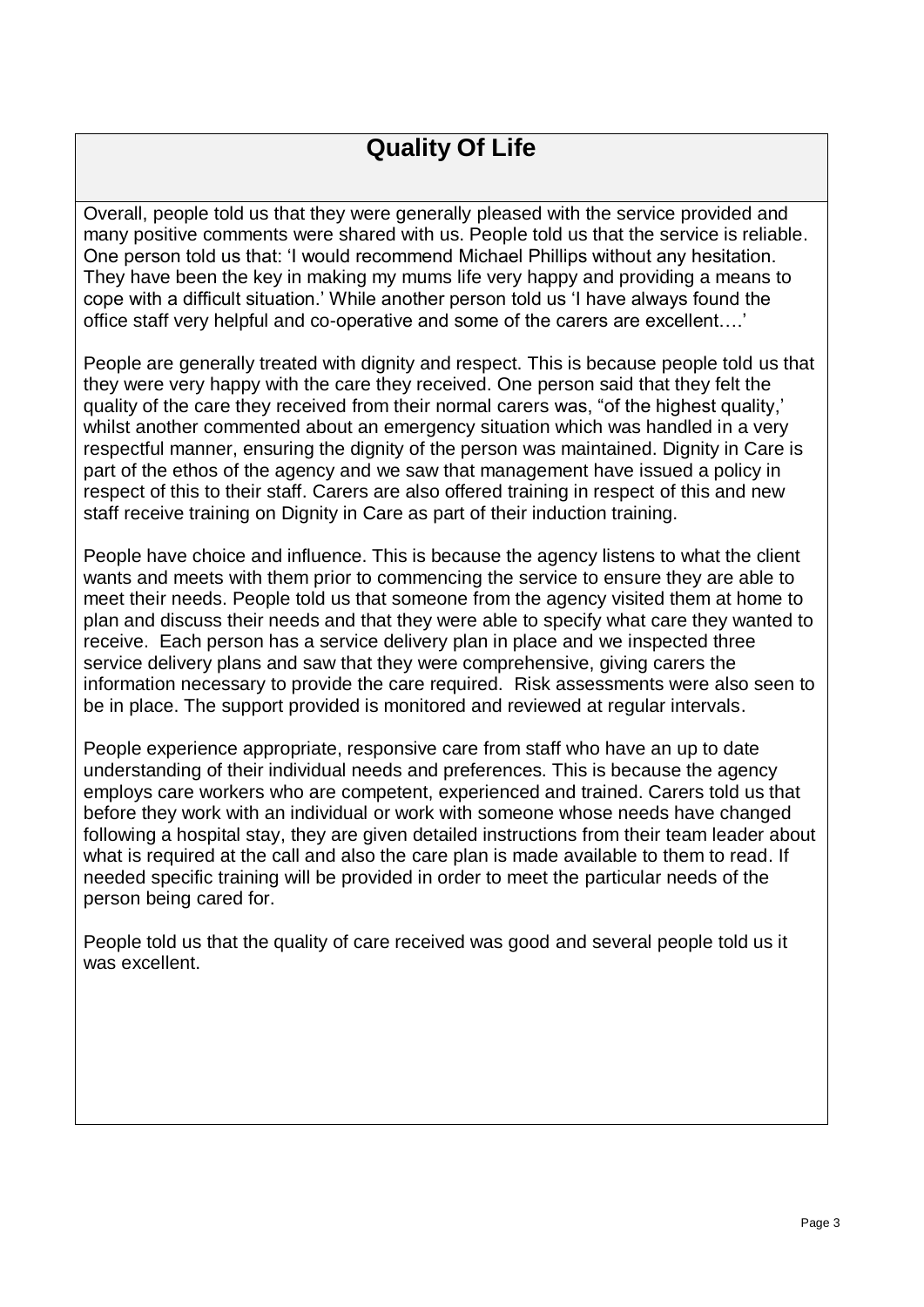### **Quality Of Staffing**

Overall people using the service told us that the carers are kind and caring and provide good care. At the time of the inspection the agency employed 76 members of staff who care for 167 clients, providing a variety of care and support from shopping and cleaning to providing personal care. Staff told us they feel valued by the organisation they work for and are trained, supervised and supported in their work.

People can feel confident that their care is provided by staff who are competent and confident meeting their particular needs. This is because an effective recruitment and training programme is in place. We inspected three staff files and saw that those staff had been recruited as required with two references supplied and CRB [Criminal Records Bureau] / DBS [Disclosure and Barring Service] checks completed prior to starting employment. These staff had received appropriate induction training following their employment. Certificates on staff files showed regular training and supervision had taken place. Staff also receive an annual appraisal. As part of the supervision process a spot check system is in place whereby carers can expect to receive a check on their work by management without notice; this ensures continuity of quality. The majority of staff have received National Vocational training / Qualifications and Credit Framework –accredited qualifications training. This is ongoing with staff engaged in this training when they are identified as requiring this and when it becomes available to them. Management demonstrated the training matrix in use which ensured training is up to date. Mandatory training courses provided for staff included courses in respect of: dignity in care, driving safely, dying, death and bereavement, epilepsy awareness, first aid, food hygiene, health and safety and manual handling / hoisting.

The agency endeavours to provide people with continuity of staff so that they have the same care worker or team of care workers. The majority of people confirmed that where possible they are cared for by the same carers and this tends only to change in the event of sickness or holiday. One person told us 'they try to provide continuity.' Whilst another told us their care is 'generally provided by the same people who are excellent.' Another person told us:' the quality of care from my normal carers is of the highest quality but sometimes holidays etc.. can present problems because of not knowing clients.'

People feel they get reliable, good quality care. We were told this by the majority of people who completed the inspection questionnaires. People understood that there may be occasions when carers are late due to traffic or having to spend longer than anticipated with a person they are visiting. They informed us that they are generally informed of any delays. All people surveyed explained that they have never been let down by a carer not attending. One relative informed us of a situation when a carer was called out of their normal time to attend in the case of a client's personal emergency and this was arranged and dealt with speedily and to the family and persons grateful satisfaction. Another told us the service provided is 'very reliable.'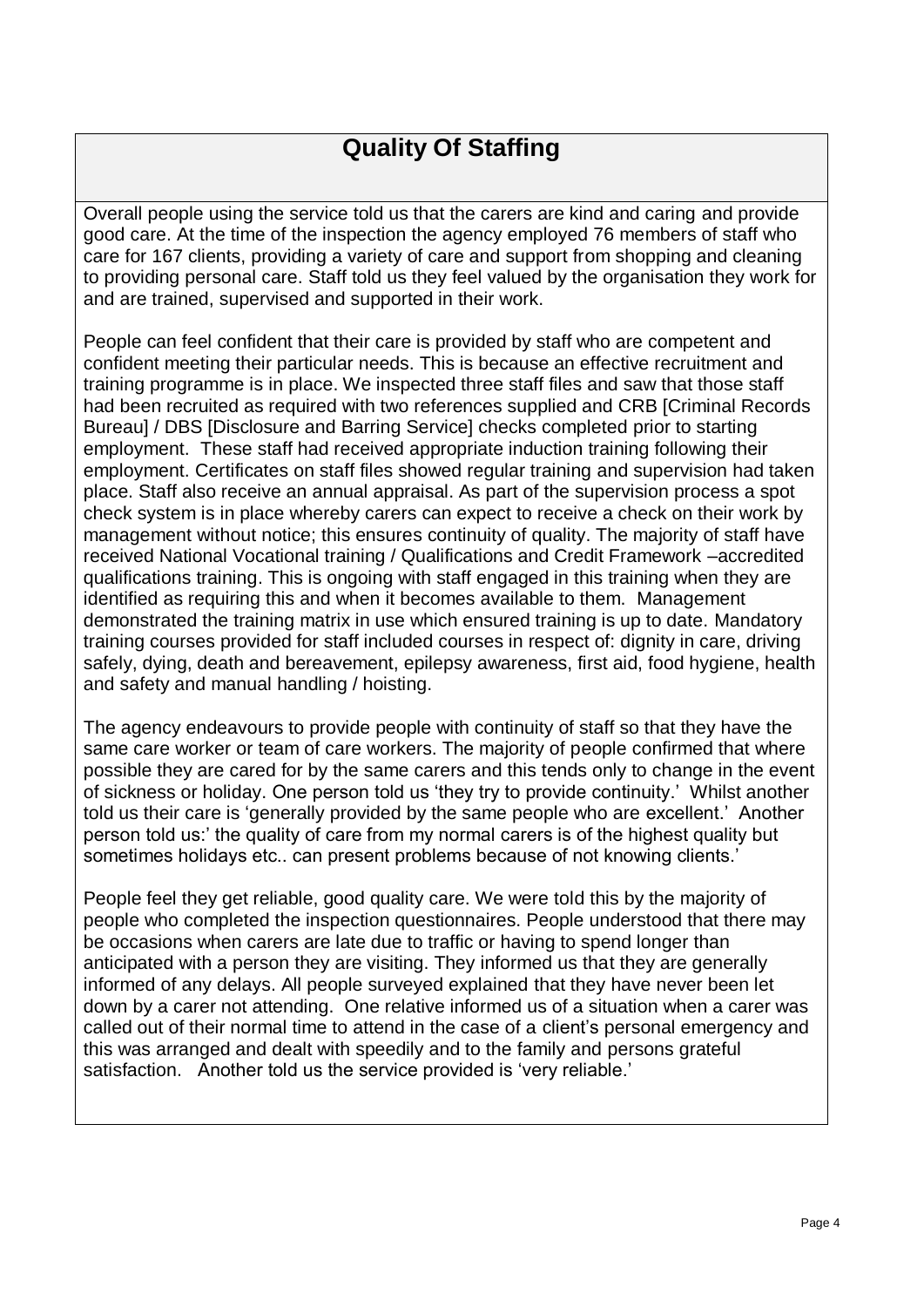### **Quality Of Leadership and Management**

The general impression regarding the overall management of the service is good. The registered manager of the agency is experienced and qualified and supported by an experienced team consisting of a senior care manager, human resources manager, care manager, company quality representative and finance manager. Private clients have a representative and team manager. We saw that the agency office was well organised with good systems in place to ensure the efficient running of the business. The manager has previously won several prestigious awards for her management and leadership skills.

People using the service working in the service or linked to the service are clear about what it sets out to provide. The agency has documentation in place that is issued to prospective clients enquiring about the services provided. A statement of purpose document and service user guide are available; these set out the principles and aims of the agency. The agency produces a practical guide for people which outlines everything people need to know about receiving a service. People using the service and their relatives told us that they have been given the information they need in respect of the agency and the services provided. They also told us they have a document wallet / file within their homes containing information about the agency and their own care and support needs. The agency provides carers with written information to ensure they are clear of their roles and responsibilities; an employee handbook and an employee safety handbook is issued to everyone employed at the agency and policies and procedures relating to their work are provided. Staff confirmed that they have been issued with the employee handbooks and they are given copies of the updated versions periodically. Staff told us that they are also reminded of important parts of the handbooks by management and within the monthly newsletter.

People using the service are actively involved in defining and measuring the quality of the service. The agency employs a Quality Representative who visits all people who use the service on a rotational basis. The person builds up a positive relationship face to face with all clients and therefore they have a point of contact should they feel they need to contact senior staff about any issues they might have. People using the service are asked to complete customer service satisfaction questionnaires from time to time, the results of which are collated and analysed and a quality assurance report is produced based on the information gained.

People can be confident that if things are not right they will addressed quickly. The agency has a complaints procedure which people are informed about in the documentation provided. People told us that they had received this documentation and that they knew how to make a complaint or raise a concern should they need to. One person explained that they did raise an issue on one occasion and it was quickly dealt with to their satisfaction. One person did stated that they did not know who to complain to if they should ever need to raise an issue but their care was excellent and they did not need to complain.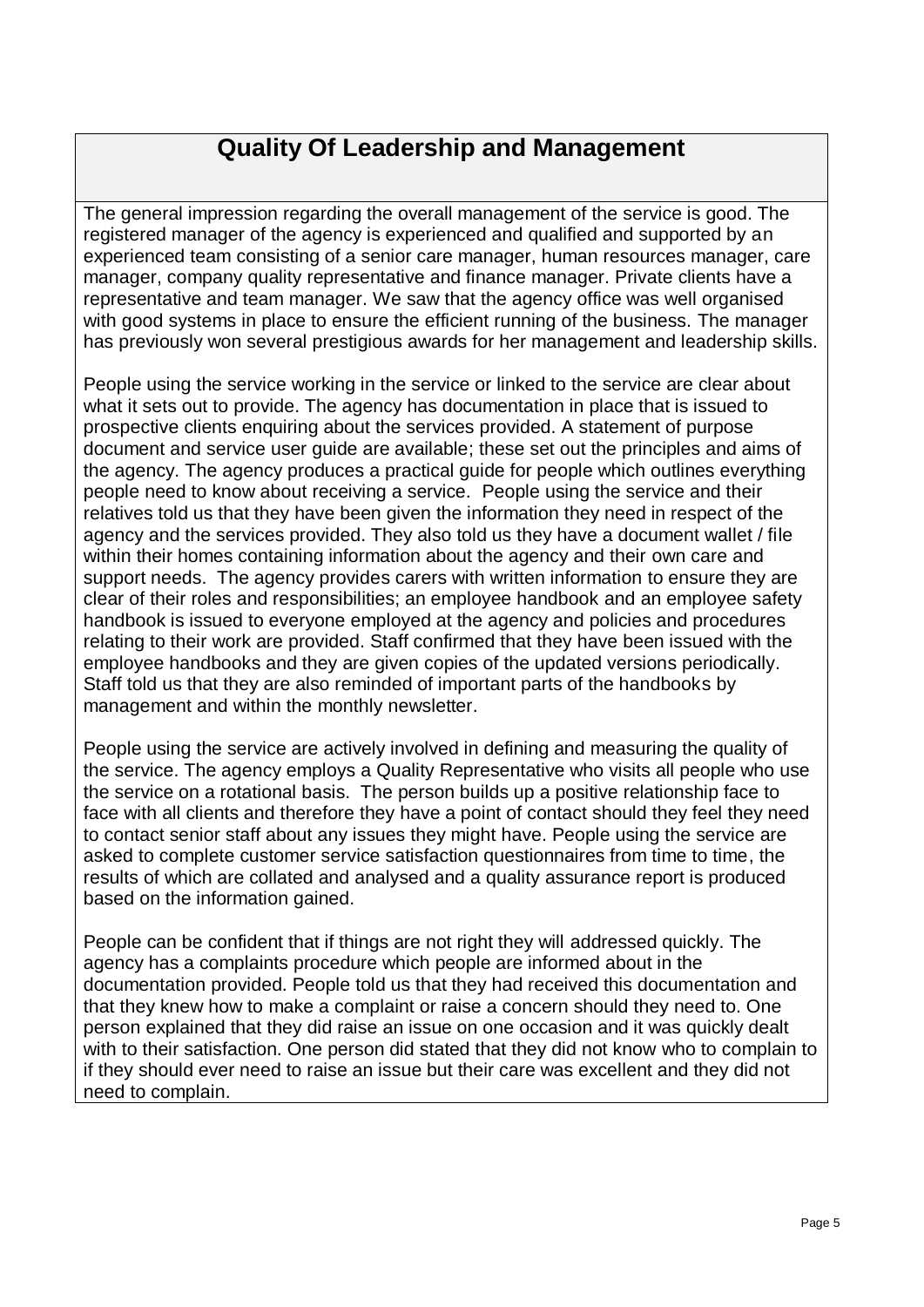## **Quality Of The Environment**

Not applicable for Domiciliary care agencies.